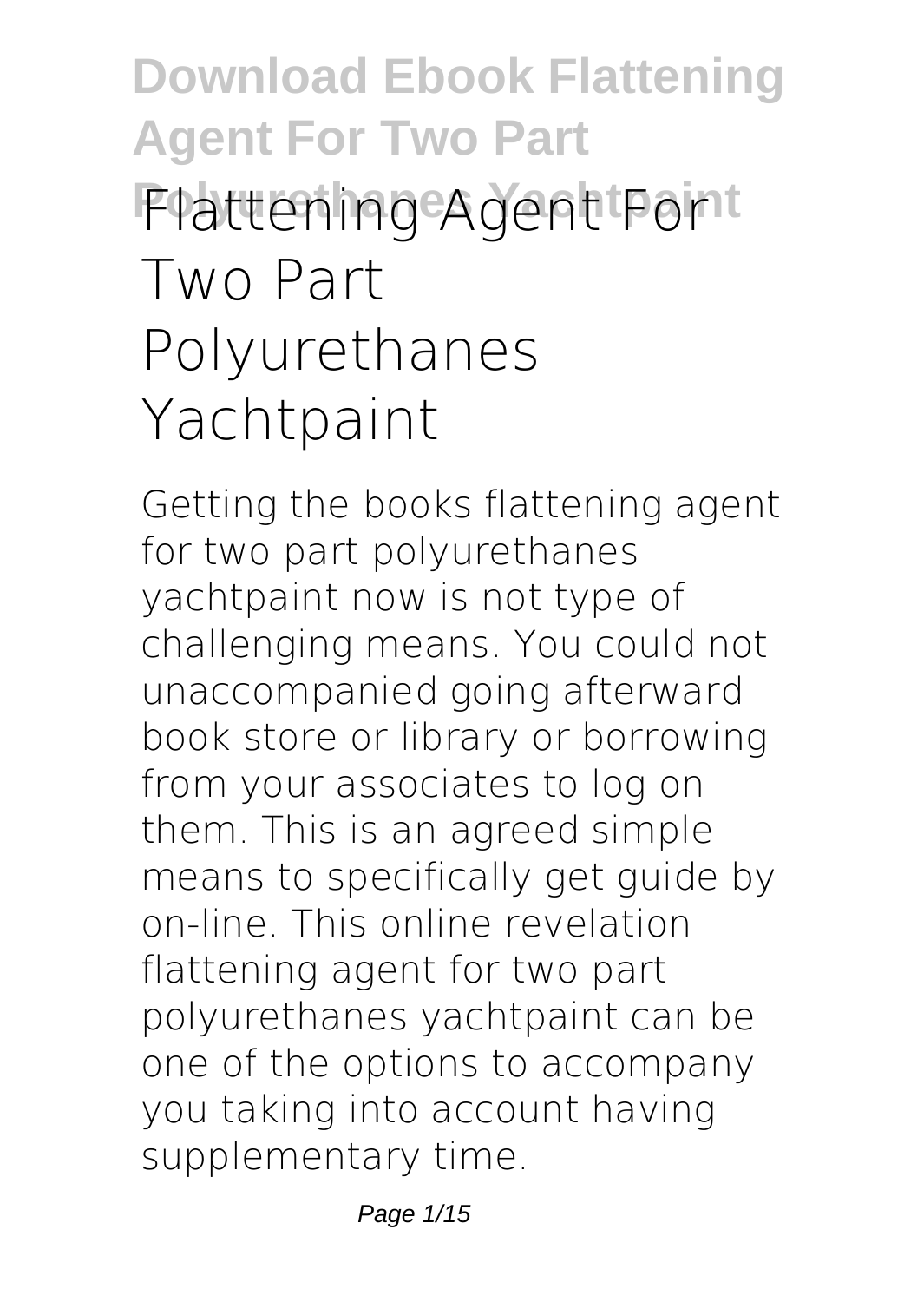**Download Ebook Flattening Agent For Two Part Polyurethanes Yachtpaint** It will not waste your time. give a positive response me, the e-book will agreed sky you extra concern to read. Just invest little time to admission this on-line broadcast **flattening agent for two part polyurethanes yachtpaint** as with ease as review them wherever you are now.

How-To mix House of Kolor clear with flattening agent to produce the Denim look.*Perfect Bound Book Block - 1 of 2* What To Do Before Sending Your Book to Literary Agents **Two-On Sewing // Adventures in Bookbinding** *Priming \u0026 Rolling NOT Tipping Topside Paint on Hull ! - Boston Whaler 13 Restoration -* Page 2/15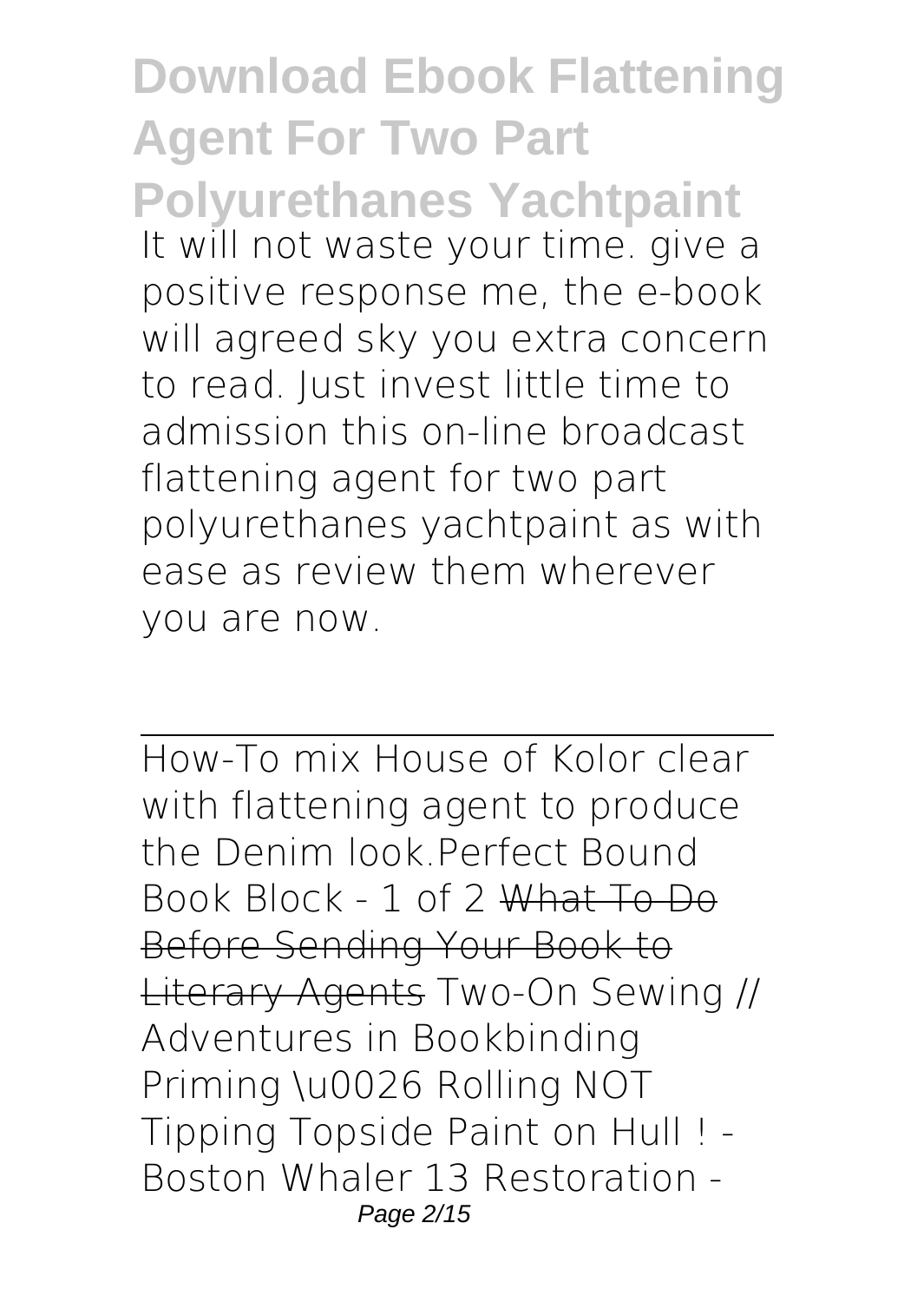**Part 14 What is a Picture Book it** Submission Package? *Hocus Pocus Spell Book | Dollar Tree DIY* Matching Your Book to A Literary Agent's #MSWL **Auto Painting Project : Matte Paint Job Two Weeks Notice by Whitney G.** Audiobook **NAT Matte Paint Job** Finishes 2k Single Stage or Flattening Agent in Clearcoat \"The Book\" Part 2 - The Best Wakeboarding Instructional Ever What's Happening to California's Middle Class | Urban Policy Expert Joel KotkinMAX GPE WHITE GEL COAT ROLLER COAT APPLICATION DEMONSTRATION Making A New Fiberglass Hatch From A Mold **Quicktips: How to brush apply gelcoat** *How to prep and prime a boat using AWLGRIPS 545 epoxy primer* **Comparing Different** Page 3/15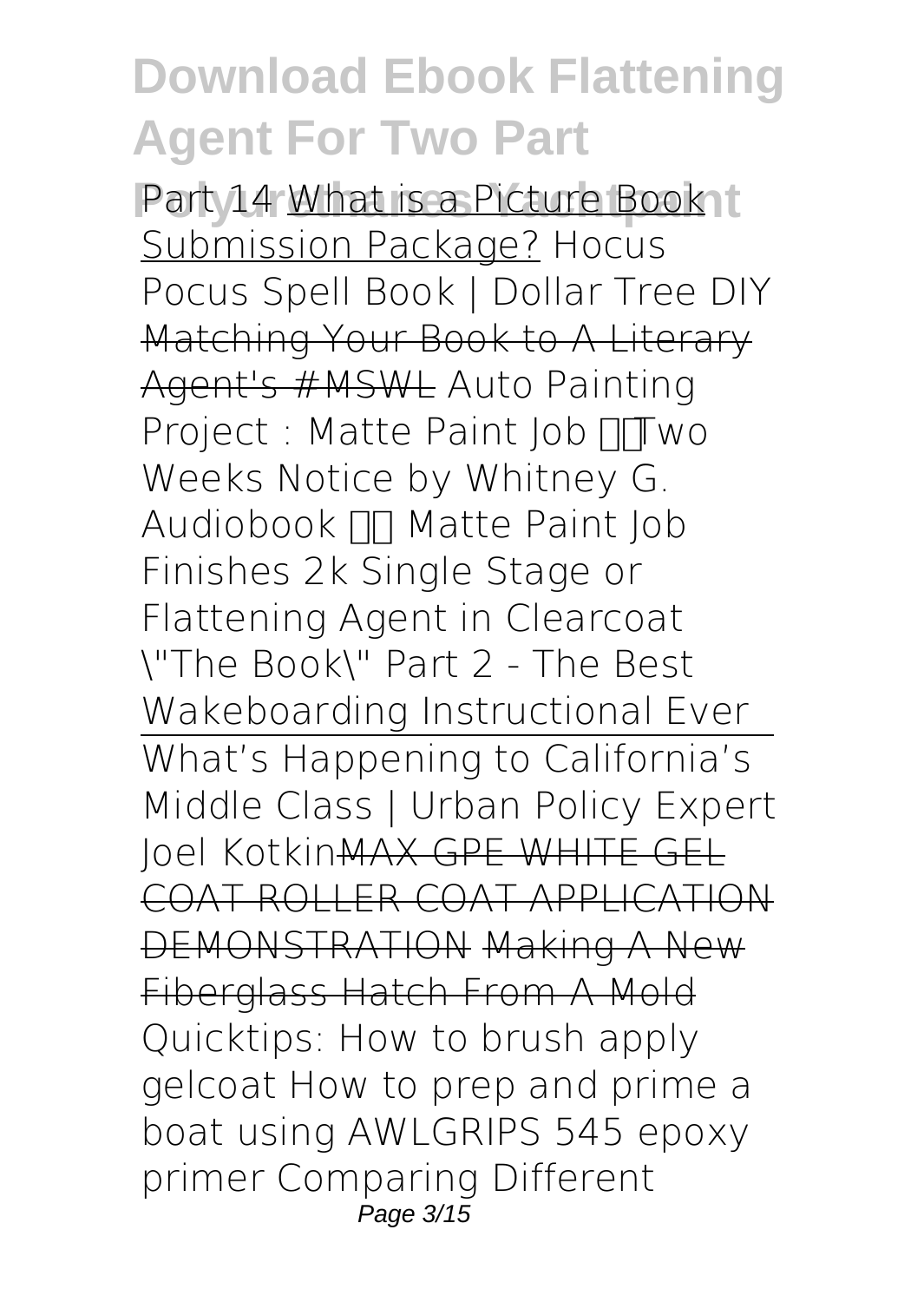**Varnishes For Your Boats paint Brightwork** *Top Paint: Applying the Top Coat*

Bookbinding - Leather Jointed Endpapers*Spraying a Basecoat Clearcoat* Why are people LEAVING NEW YORK [\$300 Billion Lost]

How to Flatten a Slab Several Ways | Dining Room Table SQ10 WATER BASED FLATTENING agentHow To Get MENDING VILLAGERS! | The Minecraft Guide -Minecraft 1.14.4 Lets Play Episode 84 The Coronavirus Explained \u0026 What You Should Do Molding \u0026 Casting MASKS! Mask MADNESS Part 2 DIY Epoxy Dining Table—How to Woodworking—Part One of Two Vitamin D for Prevention and Management of COVID19 **Glue** Page 4/15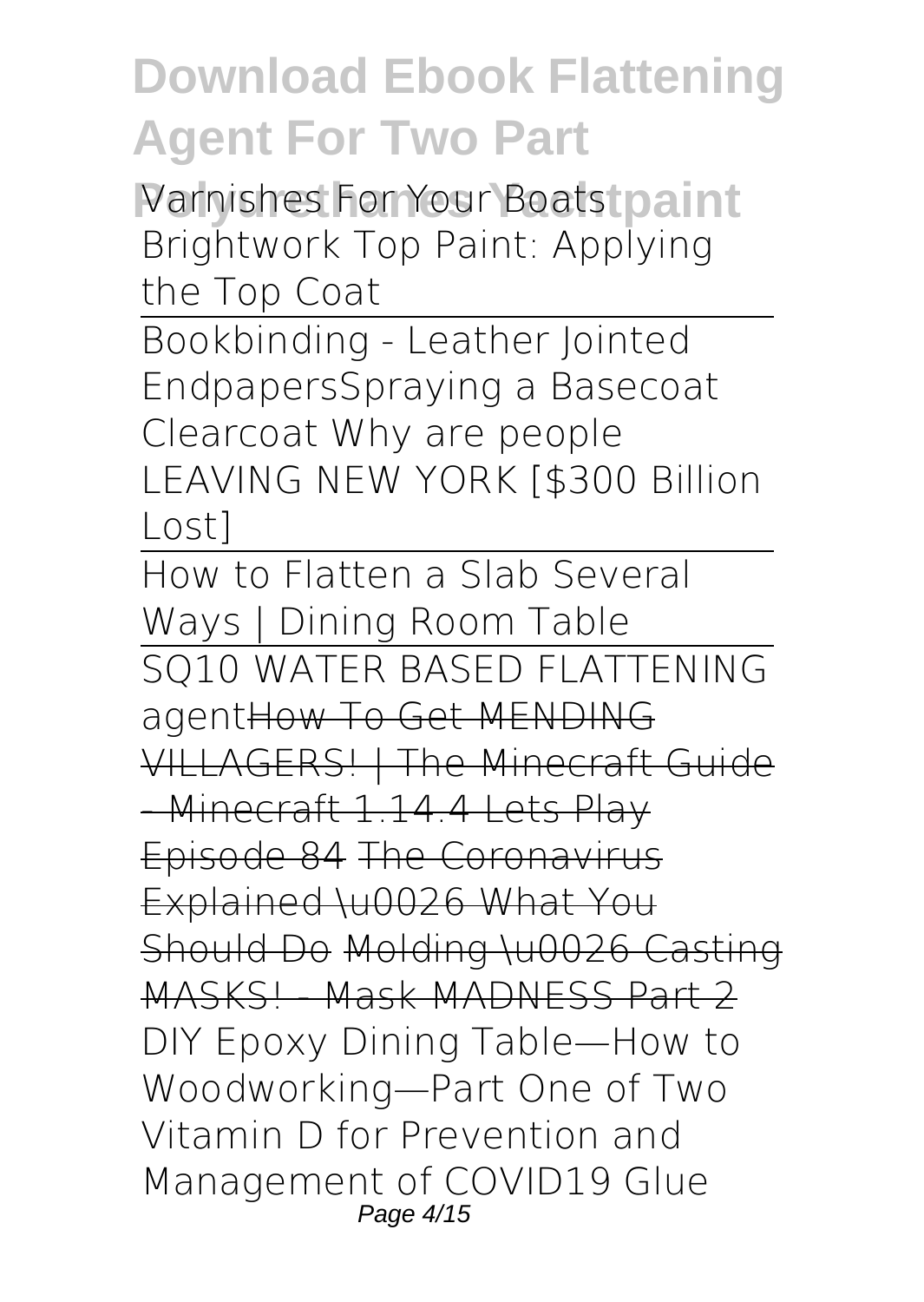**Polyurethanes Yachtpaint Joints Woodworking - Which edge joint to use?** Flattening Agent For Two Part

PRODUCT DESCRIPTION Interlux Flattening Agent for Two Part Polyurethanes is used to reduce the gloss of Perfection or Perfection Plus, from a high gloss down to a semi -gloss or a flat finish. PRODUCT INFORMATION Color YZM914\* -Translucent Specific Gravity 0.99 Volume Solids 44% Mix Ratio 3:1 by volume (YZM914:YZA901) Typical Shelf Life 2 yrs VOC (As Supplied) 575 g/lt Unit Size 1 US Quart (mixed Part A & Part B)

Flattening Agent for Two Part Polyurethanes Good to know A flattening agent for two part polyurethanes Used Page 5/15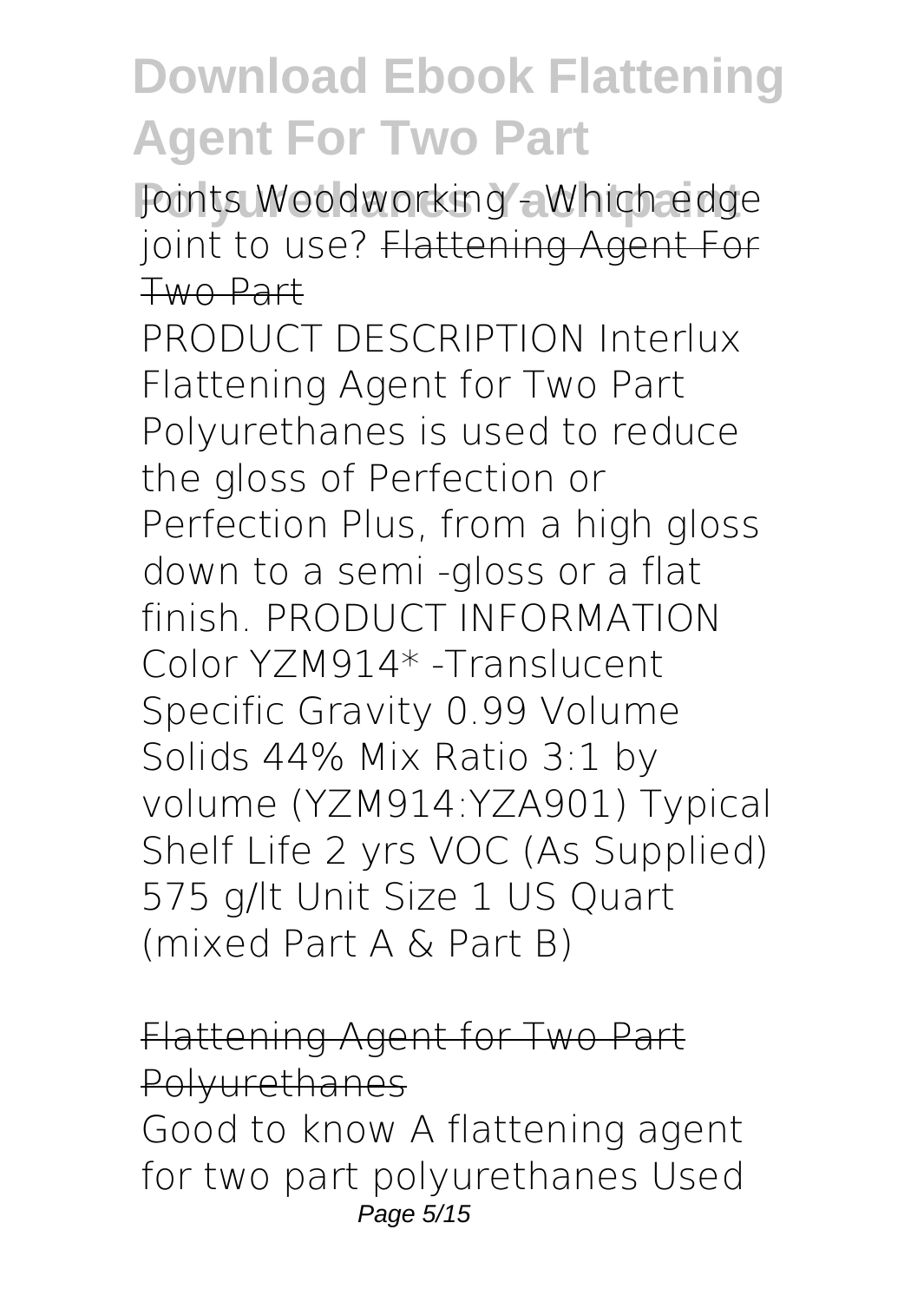to reduce the gloss of Perfection or Perfection Plus Changes Perfection or Perfection Plus from a high gloss down to a semi-gloss or a flat finish

Flattening Agent for Two Part Polyurethanes | Interlux Title: Flattening Agent For Two Part Polyurethanes Yachtpaint Author: learncabg.ctsnet.org-Karolin

Papst-2020-09-28-19-19-58 Subject: Flattening Agent For Two Part Polyurethanes Yachtpaint

Flattening Agent For Two Part Polyurethanes Yachtpaint Interlux Flattening Agent for Two Part Polyurethane paints is used to reduce the gloss of Interspray 900, Interspray 800 and Page 6/15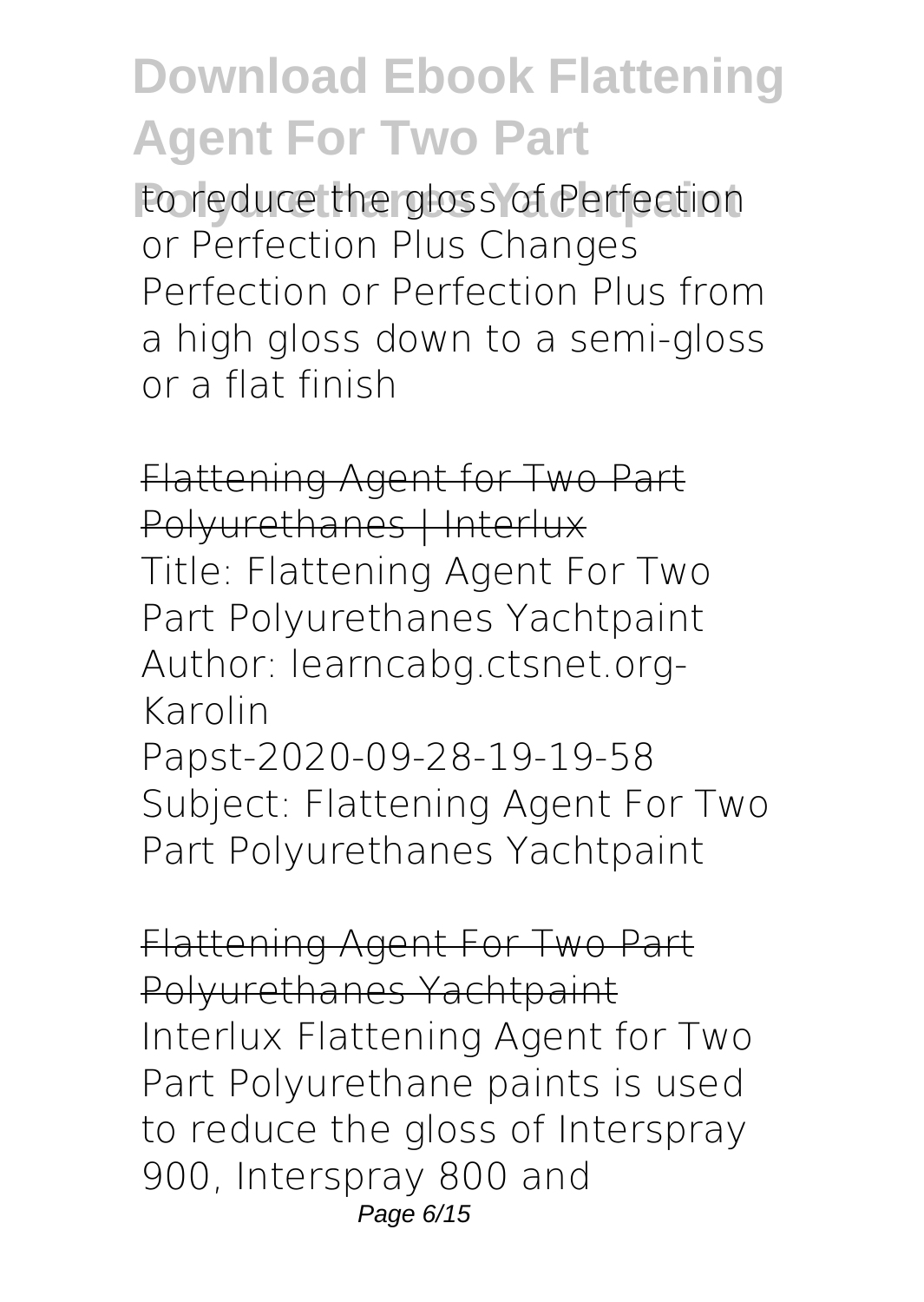**Interthane Plus when applied to** boat decks, spars, masts and on most surfaces where less than high gloss finish is desired.

#### Interlux Flattening Agent for Two Part Finishes

Flattening Agent for 2-Part Polyurethanes YZM914 is a twocomponent product that when added to Perfection that will reduce the gloss level from a high gloss finish to a satin finish.

Flattening Agent for Two Part Polyurethanes | Interlux MIXING: Mix part A (base) and part B (curing agent) of the Flattening Agent for Two Part Polyurethanes (3:1 mix ratio by volume). Mix Part A (base) and part B (curing agent) of the two Page 7/15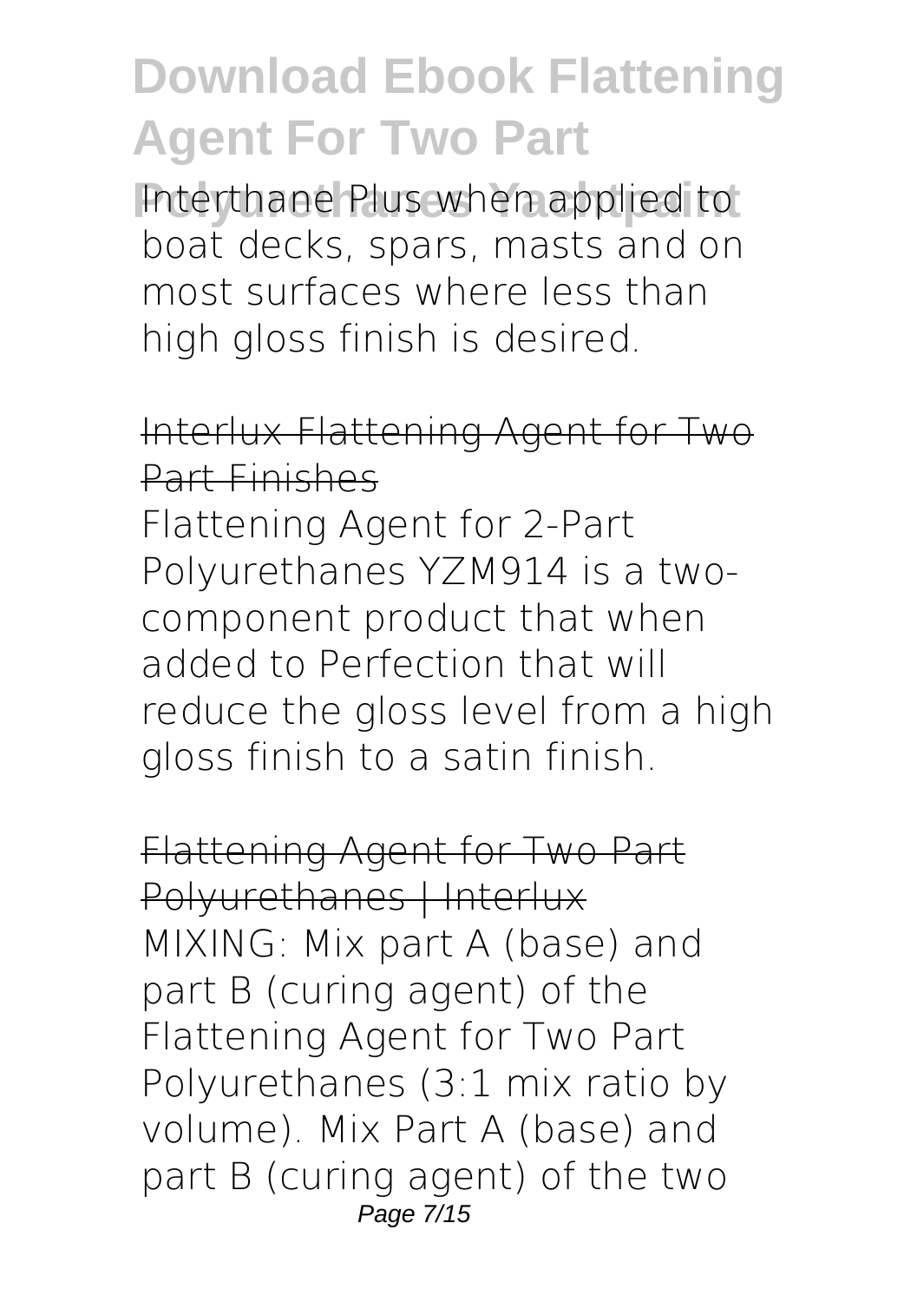part polyurethane that is to be t matted. Allow to stand for 5... Add required amount of Flattening Agent for Two ...

Interlux Flattening Agent for 2 Part Marine Polyurethanes Shop, read reviews, or ask questions about INTERLUX Flattening Agent for Two-Part Polyurethanes, Quart at the official West Marine online store. Since 1968, West Marine has grown to over 250 local stores, with knowledgeable Associates happy to assist. Shop with confidence - get free shipping to home or stores + price match guarantee!

INTERLUX Flattening Agent for Two-Part Polyurethanes ... Page 8/15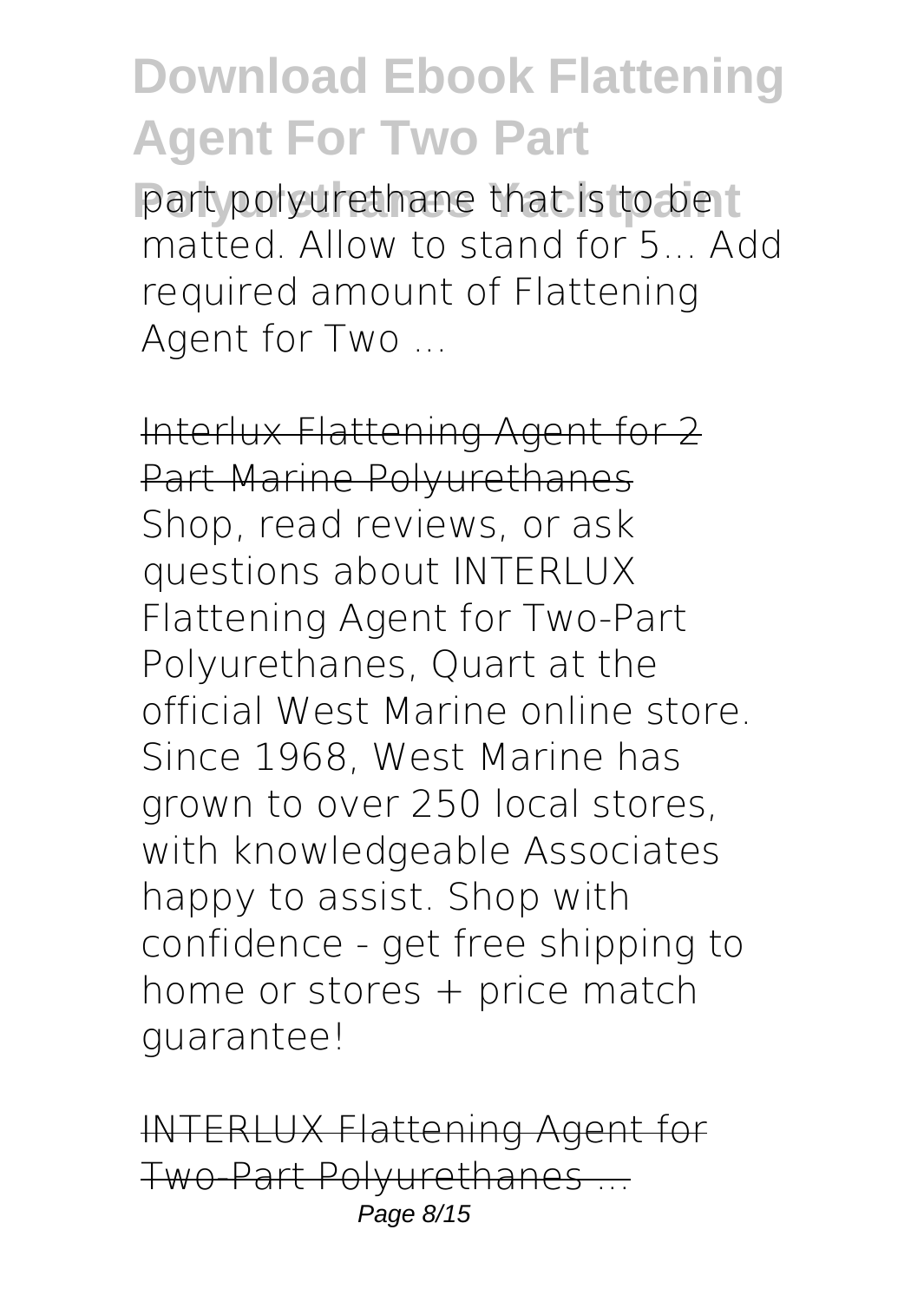**Platting agents that reduce the t** gloss of paints, varnishes, lacquers and other finishes while providing lower viscosity and better stir-in capability. Learn more . Thickening agents and thixotropes that modify the rheological properties of a broad range of plastisols, inks, adhesives, caulks, and sealants, providing anti-sag/suspension performance with minimal impact on other system properties.

#### Flattening Agent | PPG Silica Products

Download Ebook Flattening Agent For Two Part Polyurethanes Yachtpaint Flattening Agent For Two Part Polyurethanes Yachtpaint As recognized, adventure as competently as Page 9/15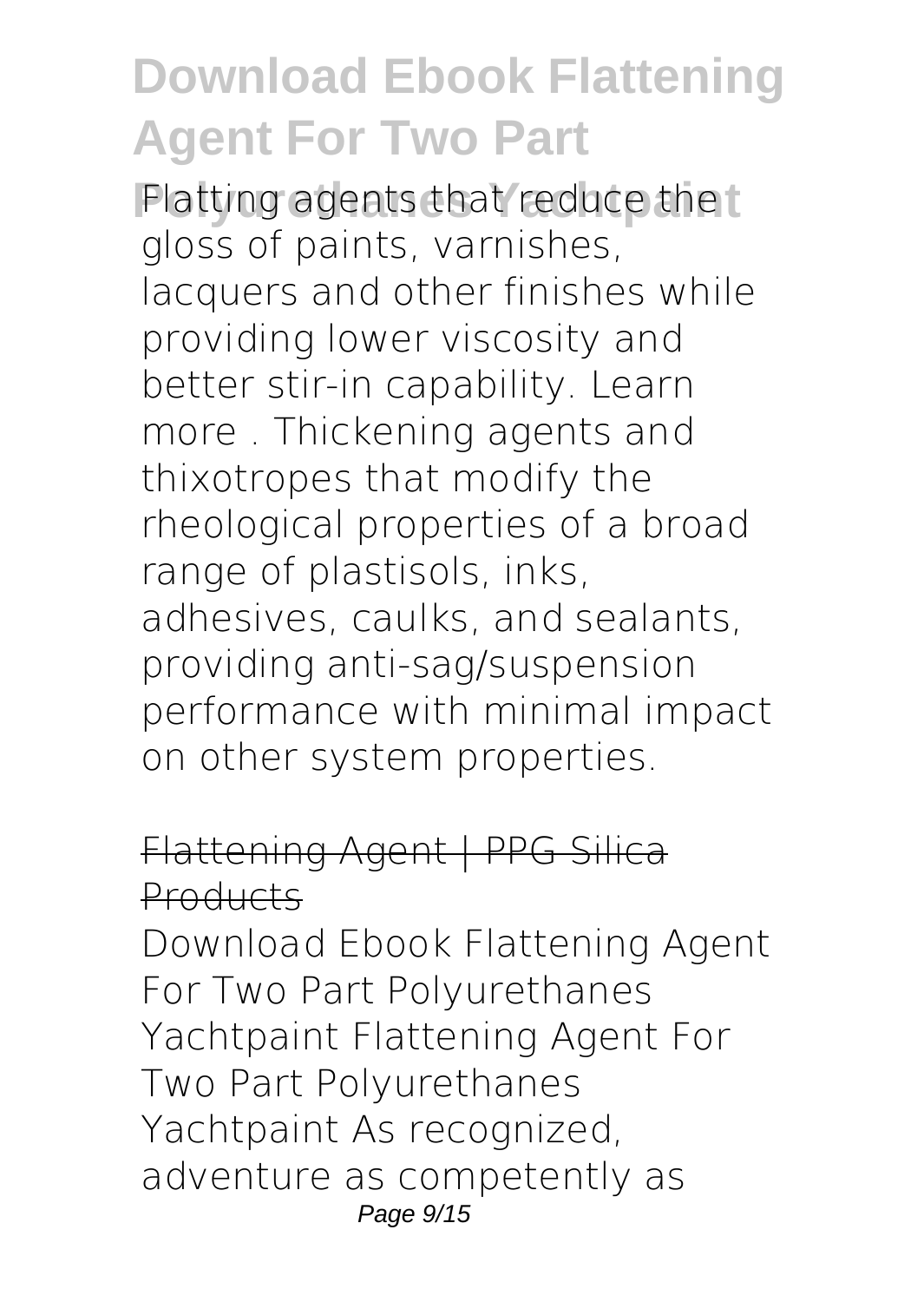**Polynomiana Polynomiana Polynomiana** amusement, as without difficulty as settlement can be gotten by just checking out a books flattening agent for two part

Flattening Agent For Two Part Polyurethanes Yachtpaint flattening agent for two part polyurethanes yachtpaint, but end up in harmful downloads. Rather than enjoying a fine PDF as soon as a mug of coffee in the afternoon, then again they juggled with some harmful virus inside their computer. flattening agent for two part polyurethanes yachtpaint is open in our digital library an online entrance to it is set as public

Flattening Agent For Two Part Page 10/15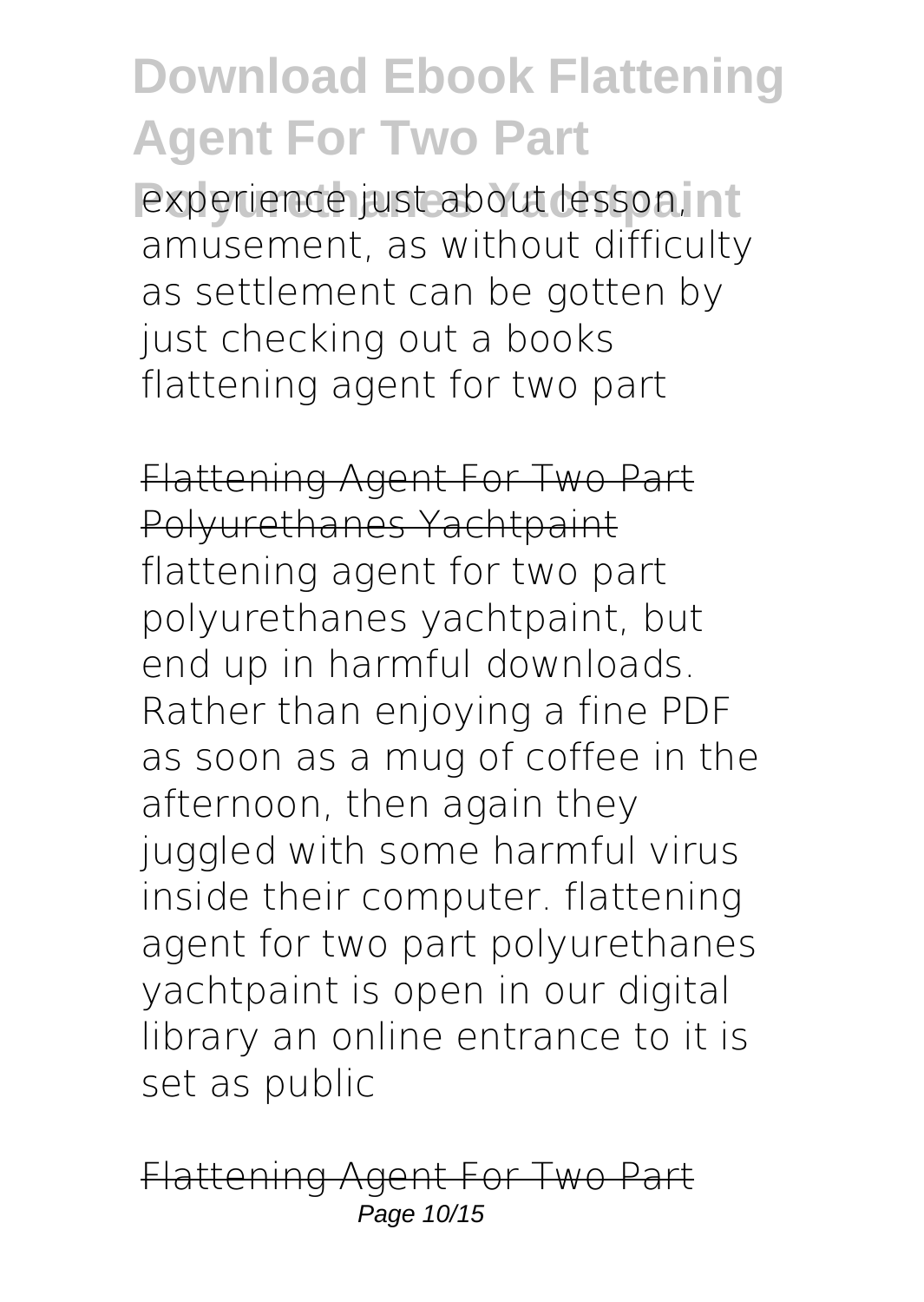**Polyurethanes Yachtpaint** Polyurethanes Yachtpaint 1 qt. Flattening Agent for Two Part Polyurethanes by Interlux®. So you can get exactly the finish you're after, Interlux Flattening Agent for Two Part Polyurethanes is used to reduce the gloss of Perfection or Perfection Plus. This takes it from a high gloss down to a semi-gloss or a flat finish.

Interlux® YZM914KIT/QT - 1 qt. Flattening Agent for Two ... Flattening Agent For Two Part Polyurethanes Yachtpaint Author: gallery.ctsnet.org-Ralf Schweizer-2020-10-13-05-58-54 Subject: Flattening Agent For Two Part Polyurethanes Yachtpaint Keywords: flattening,agent,for,tw o,part,polyurethanes,yachtpaint Created Date: 10/13/2020 Page 11/15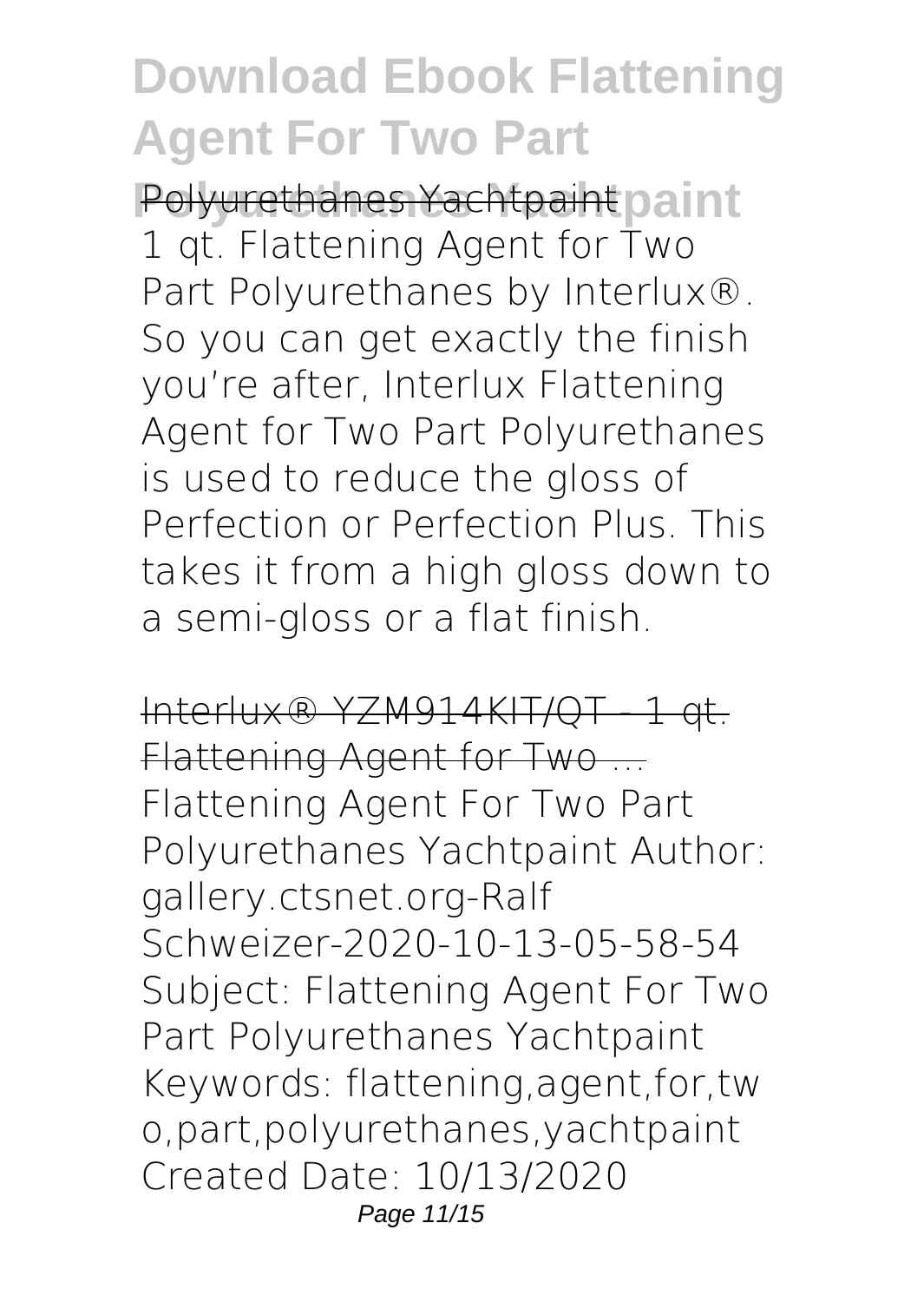**Download Ebook Flattening Agent For Two Part Polyurethanes Yachtpaint** 5:58:54 AM

Flattening Agent For Two Part Polyurethanes Yachtpaint Topcoat Finishes This Flattening Agent gives you the freedom to create a variety of gloss, satin or matte effects. It can be mixed with Interlux 1-Part Finishes (Brightside Polyurethane and Yacht Enamels) and varnishes (Schooner Gold, Schooner, and Original) to produce the finish you're after.

#### Flattening Agent for 1-Part Finishes | Interlux

This flattening agent for two part polyurethanes yachtpaint, as one of the most in force sellers here will agreed be accompanied by the best options to review. Sacred Page 12/15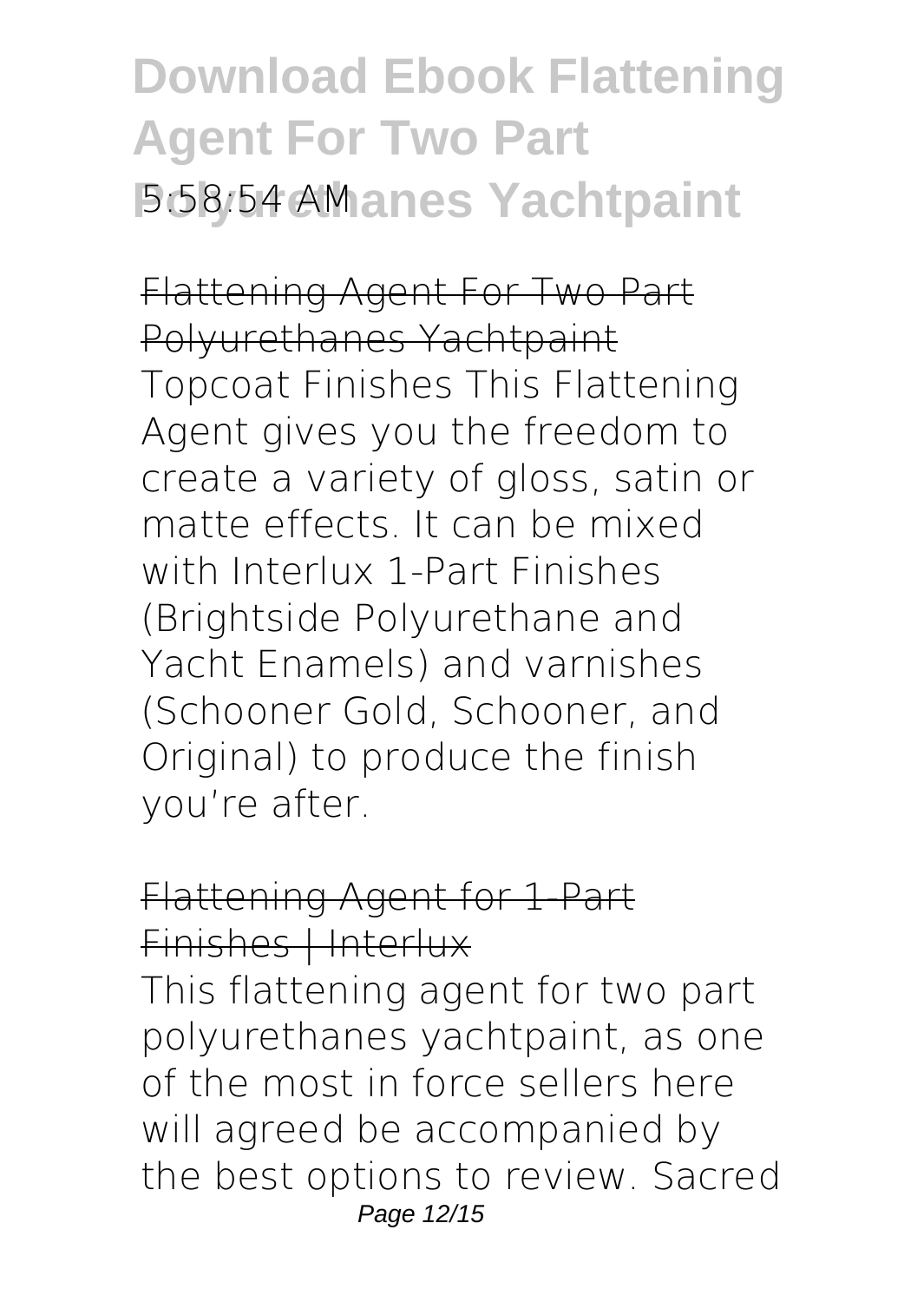**Polyurethanes Yachtpaint** Texts contains the web's largest collection of free books about religion, mythology, folklore

Flattening Agent For Two Part Polyurethanes Yachtpaint I recommend a 2-step system such as spraying like a regular base coat clear coat paint job. You need a flattening agent in your clear coat to make it flat. I use One Choice, which is a flattening agent by PPG. You can use it with all PPG paints and in other 2K clear coats. The more you put, the flatter it will get.

Matte Paint Job Finishes 2k Single Stage or Flattening ... A Flattening Agent specially formulated for mixing with Interlux's 1 -part finishes, Page 13/15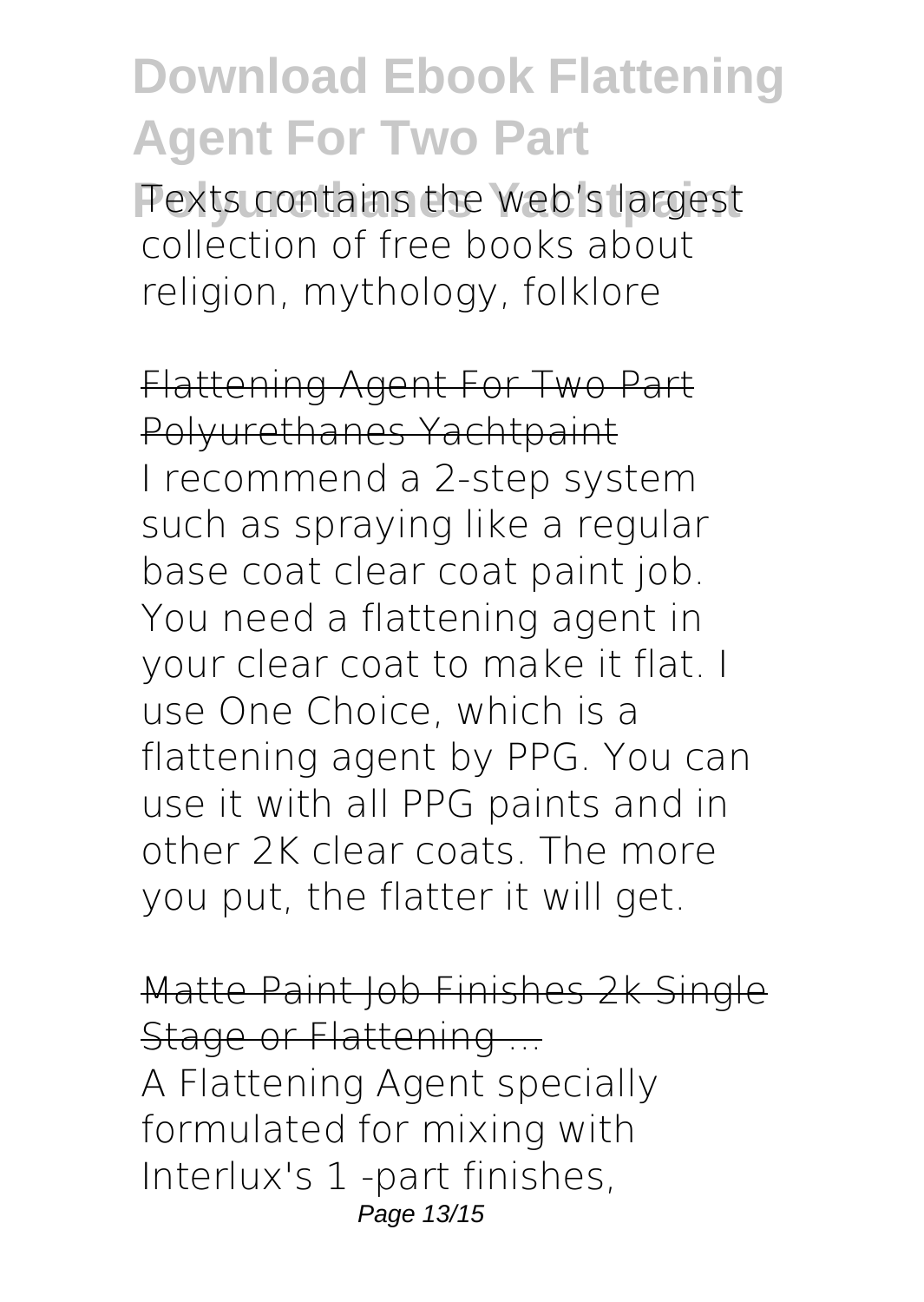**Brightside, Yacht Enamels and t** varnishes (Original, Goldspar and Schooner) to produce a variety of gloss, satin or matte effect finishes.

Flattening Agent for 1-Part Finishes - Binnacle Buy Flattening Agent For 2-Part Finishes (Interlux): Boating - Amazon.com FREE DELIVERY possible on eligible purchases

Amazon.com: Flattening Agent For 2-Part Finishes (Interlux ... Interlux Flattening Agent for Two Part Polyurethanes is used to reduce the gloss of Interspray 900, Interspray 800 and Interthane Plus when applied to decks, spars, masts and on surfaces where a less than high Page 14/15